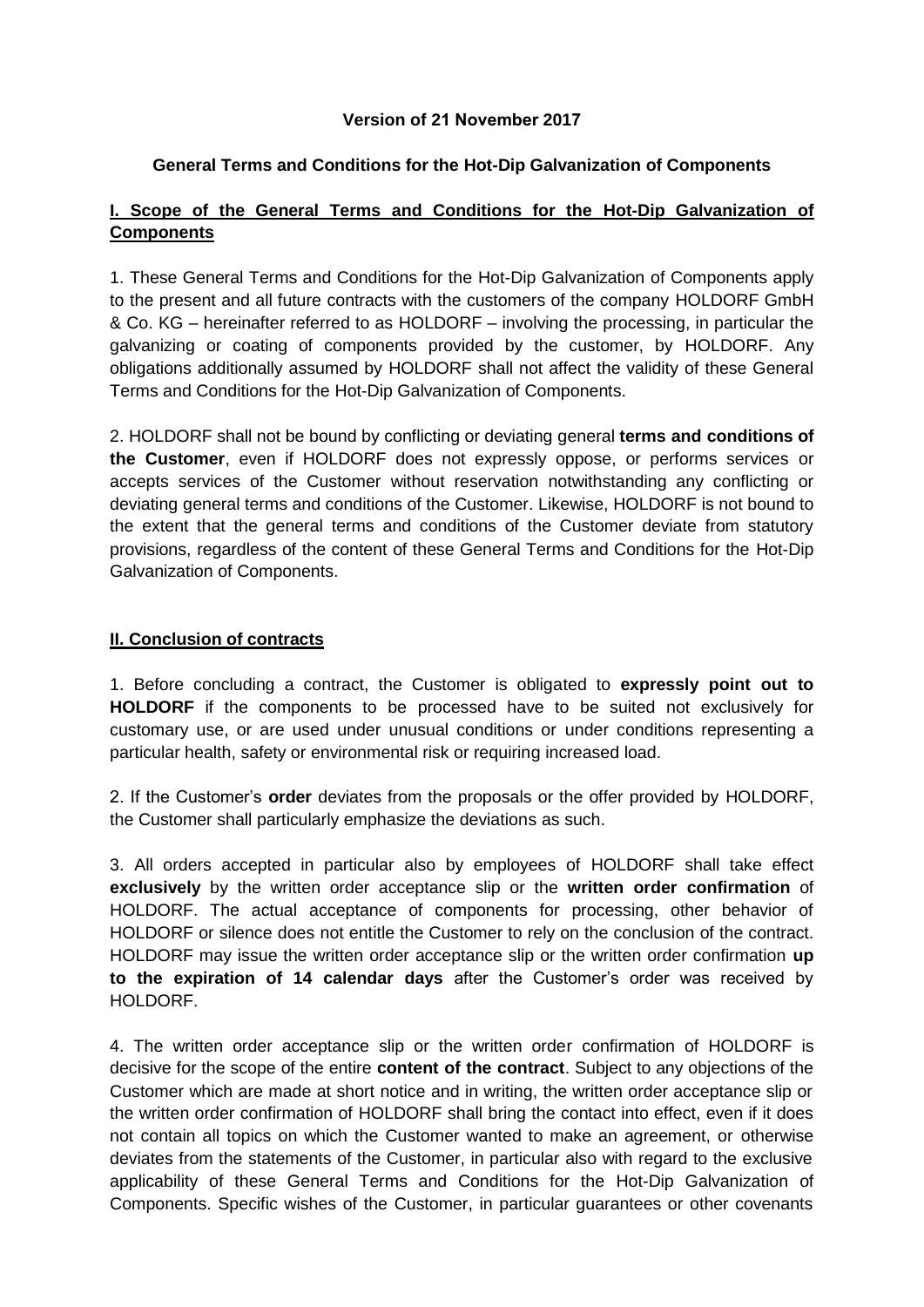with regard to the processing of the components or the performance of the contract therefore require express written confirmation in each case.

5. The **employees** of HOLDORF are not authorized to refrain from the requirement of the written order acceptance slip or written order confirmation, or to enter into commitments with a deviating content, or to declare guarantees. **Modifications** of the concluded contract shall also require a written confirmation of HOLDORF.

# **III. Obligations of HOLDORF**

1. HOLDORF shall perform all hot-dip galvanizing works in accordance with DIN EN ISO 1461, centrifugal galvanizing in accordance with DIN 267 Part 10, and coating works in accordance with DIN EN ISO 12 944. HOLDORF is not obligated to perform **services** which are not specified in the written order acceptance slip or written order confirmation or in these General Terms and Conditions for the Hot-Dip Galvanization of Components.

2. HOLDORF is obligated to supply **pieces of an average kind and quality,** taking into account the tolerances which are usual in the trade with regard to the type, quantity, quality and packaging. HOLDORF is entitled to perform partial deliveries and bill them separately.

3. HOLDORF shall store the components handed over and shall treat them with the same care HOLDORF usually applies in its own matters. HOLDORF will only pay damages for damages occurred to the **components** to the extent that HOLDORF is obligated to do so according to the provisions of Section VIII. Any further liability of HOLDORF is excluded. HOLDORF is not obligated to take out any insurance.

4. Agreed **delivery times** require that the Customer hands over the components to be processed at the time indicated in the order confirmation, submits any documents, permits or approvals to be obtained in due time, makes down payments as agreed, and performs all other obligations incumbent on it in due time. Apart from that, the delivery times specified by HOLDORF are always approximate values. The delivery date is observed if HOLDORF has notified the Customer by the delivery date that the components are ready for delivery. HOLDORF is entitled to delivery prior to the agreed date.

5. HOLDORF is entitled to perform contractual obligations **after the scheduled date**, if the Customer is informed about the delay and a period for subsequent performance is notified to the Customer, unless subsequent performance is unacceptable to the Customer, or the Customer refuses the offer of subsequent performance within a reasonable period. In case of subsequent performance, HOLDORF shall refund the additional expenses of the Customer which are demonstrably necessary due to the delay, to the extent that HOLDORF is liable for damages according to the provisions of Section VIII.

6. HOLDORF is not obligated to take back **packaging material** (transport, sales or other packaging) from the Customer. Notwithstanding any legal provisions, the Customer shall reuse, recycle or otherwise dispose of the packaging as prescribed otherwise at its own expense. The provision above shall apply regardless of whether the packaging is charged separately to the Customer or not.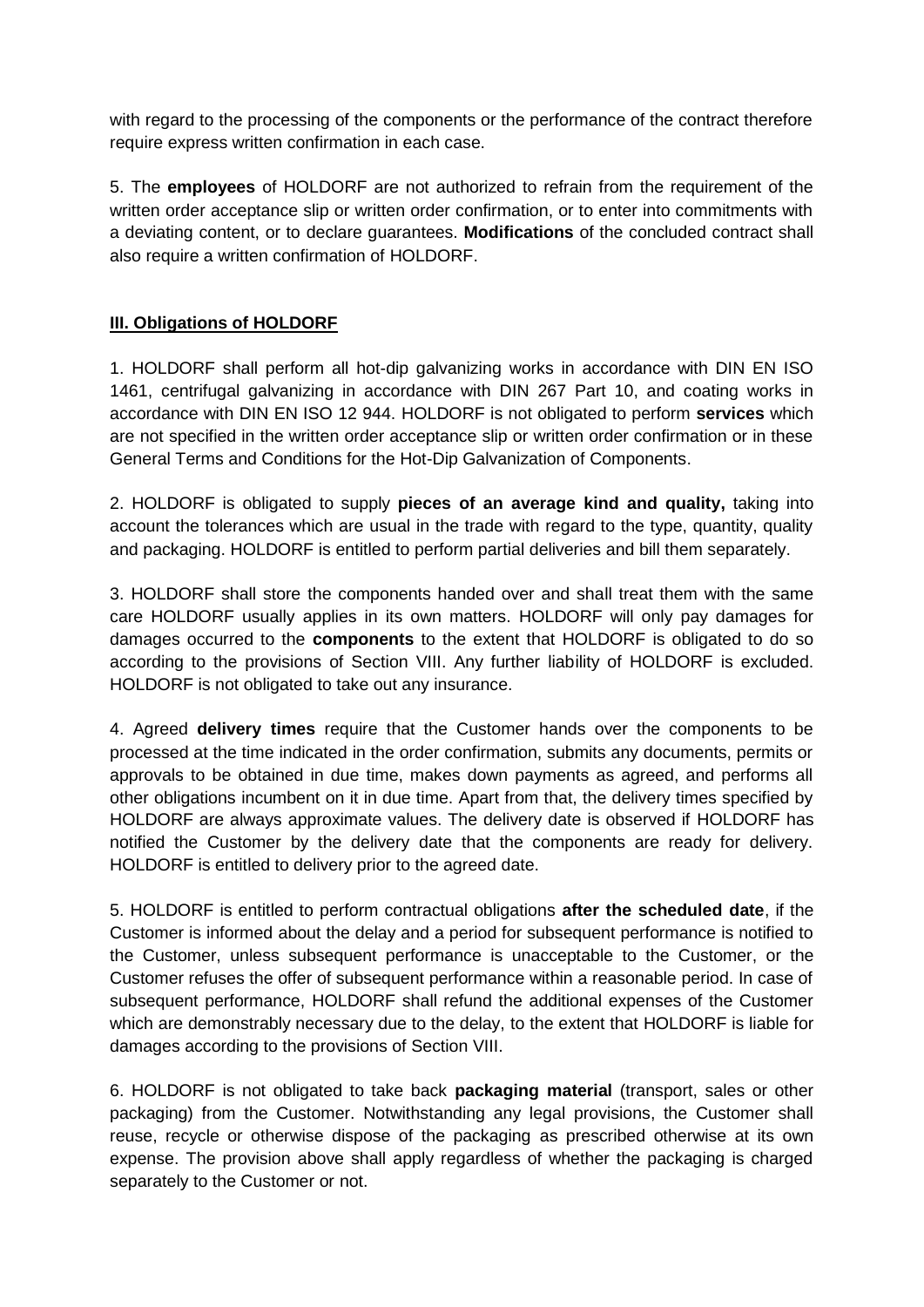7. Without waving any further statutory rights, HOLDORF is entitled to the **defense of uncertainty** according to § 321 of the German Civil Code (BGB) in particular if the Customer insufficiently performs its obligations to HOLDORF or third parties, or is slow to pay, or the limit set by a credit insurer is exceeded or will be exceeded with the forthcoming delivery. Instead of the defense, HOLDORF may make future works – including already confirmed works – dependent on prepayment. HOLDORF is not obligated to continue with its services as long as services provided by the Customer to avoid the defense do not offer sufficient security or may be subject to appeal.

# **IV. Obligations of the Customer**

1. The Customer shall deliver all components handed over to HOLDORF for processing together with a delivery note, which contains a description of the component and details on the **number of pieces**. HOLDORF can check the number of pieces only by random samples.

2. The Customer shall ensure that it will hand over to HOLDORF exclusively components which are **suitable for galvanization** according to DIN EN 10025 and designs which are **appropriate for galvanization**, which are suitable for hot-dip galvanizing due to their chemical composition and their mechanical characteristics. HOLDORF may verify their suitability only by visual inspection. Steel materials according to other standards and/or with other characteristics can be accepted by HOLDORF for processing only after express written confirmation in the order acceptance slip or the order confirmation.

# **V. Price and payment**

1. Notwithstanding any further obligations to secure or prepare payments, the compensation shall be **due for payment** upon the issue of the invoice. The amount of the interest payable after the due date provided by law shall be determined according to § 288 BGB. Periods granted for payment will cease to apply and receivables will be immediately due for payment if the opening of insolvency proceedings on the Customer's assets is applied for, if the Customer fails to meet material obligations owed to HOLDORF or third parties without a justified cause, or if the Customer has provided inaccurate information on its creditworthiness.

2. The basis for **calculation** for the price fixing is either the incoming weight of the black goods determined by the company Holdorf plus a zinc consumption rate or the initial weight of the galvanized product determined by Holdorf. Insofar as a price has not been previously agreed at the time of delivery, the Holdorf standard list price applies. The company Holdorf reserves the right to charge a minimum price for small orders.

3. The galvanizing and coating works incumbent on HOLDORF are covered by the **price**. Cleaning and straightening works as well as packaging are charged separately, if they exceed the requirements of DIN EN ISO 1461. If other ancillary works are necessary, HOLDORF is entitled to charge surcharges. Such ancillary works include in particular the removal of old paint coats or old zinc coatings, the subsequent placement of galvanizing openings, and dipping components twice.

4. Covenants for **cash discounts** must be shown in each individual case in the written order confirmation of HOLDORF, and shall apply only under the condition of timely and full payment.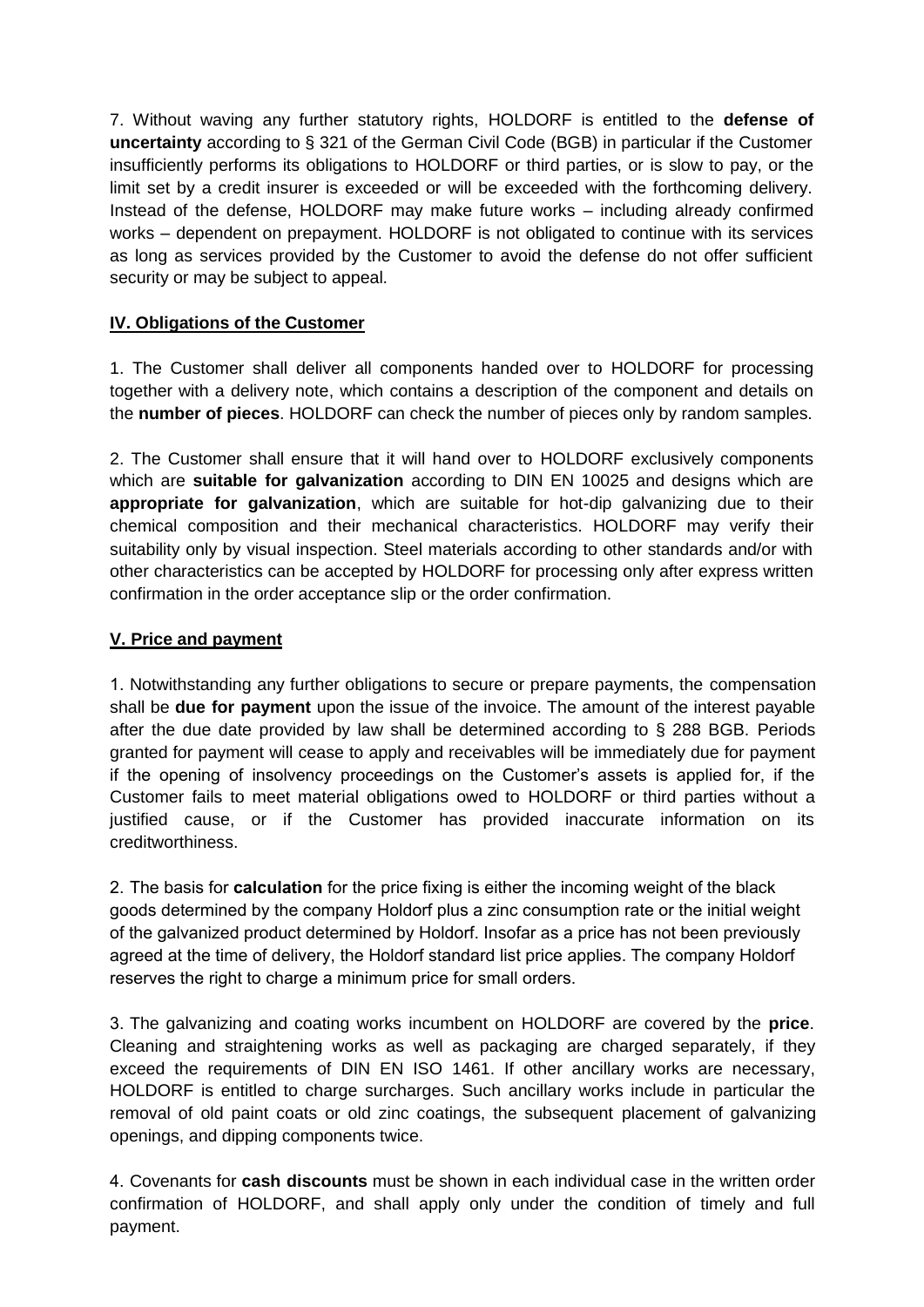5. The **payments** shall be transferred in EUROS without deduction and free of charge through the banking institution designated by HOLDORF. **Timeliness** of the payment depends on the time when the amount is credited to the bank account without reservation.

6. HOLDORF may **set off** incoming payments at its own discretion against the accounts receivable from the Customer by virtue of its own or assigned rights at the time of payment.

7. Rights of the Customer to **set-off** against the claims of HOLDORF are excluded, unless the counterclaim is founded in the Customer's own right and has either been legally established by a court or is due and undisputed or has been accepted by HOLDORF in writing.

8. Rights of the Customer to **withhold** the payment or to raise defenses are excluded, unless the Customer is entitled to this according to § 641 para. 3 BGB or HOLDORF has materially violated obligations which are due to and arising from the same contractual relationship in spite of a written warning, and has not offered appropriate security.

### **VI. Warranty**

1. Without waiving the statutory exclusions or restrictions of responsibility of HOLDORF, the goods are considered to have a **material defect** if they deviate significantly from the kind, quantity or quality agreed in the written order acceptance slip or the written order confirmation, taking into account the provisions in Section III., or in the absence of agreed quality, if they deviate significantly from the quality customary in Holdorf, or if it is obvious that they are not suitable for the use which is customary in Holdorf. Rejects and shortfalls up to 5% in case of small parts delivered as bulk material and white rust at the components which does not impair corrosion protection do not constitute material defects.

2. Unless expressly provided otherwise in the written order acceptance slip or the written order confirmation, HOLDORF is in particular **not responsible** to ensure that the processed components are suitable for any use other than the customary use, or that they fulfill any further requirements of the Customer. HOLDORF is not liable for material defects arising after the time when the risk has passed. HOLDORF is not responsible if the Customer has handed over materials or designs which are unsuitable for galvanizing or coating. This applies in particular if stress results in deformations and cracks.

3. Also in case of follow-up business, **guarantees** or covenants requested by the Customer always have to be specifically shown in the written order acceptance slip or the written order confirmation. In particular keyword-style descriptions, reference to generally accepted standards and DIN standards, the use of trademarks or quality marks, or the submission of specimen or samples do not by themselves constitute the assumption of a guarantee or covenant. The employees of HOLDORF are not entitled to grant guarantees or covenants or to make statements on special applications or on the economic viability of the processed components.

4. If the Customer itself or through third parties makes **attempts to remove material defects** without the approval of HOLDORF, HOLDORF is released from the warranty obligation, unless they are appropriately removed and HOLDORF is immediately notified.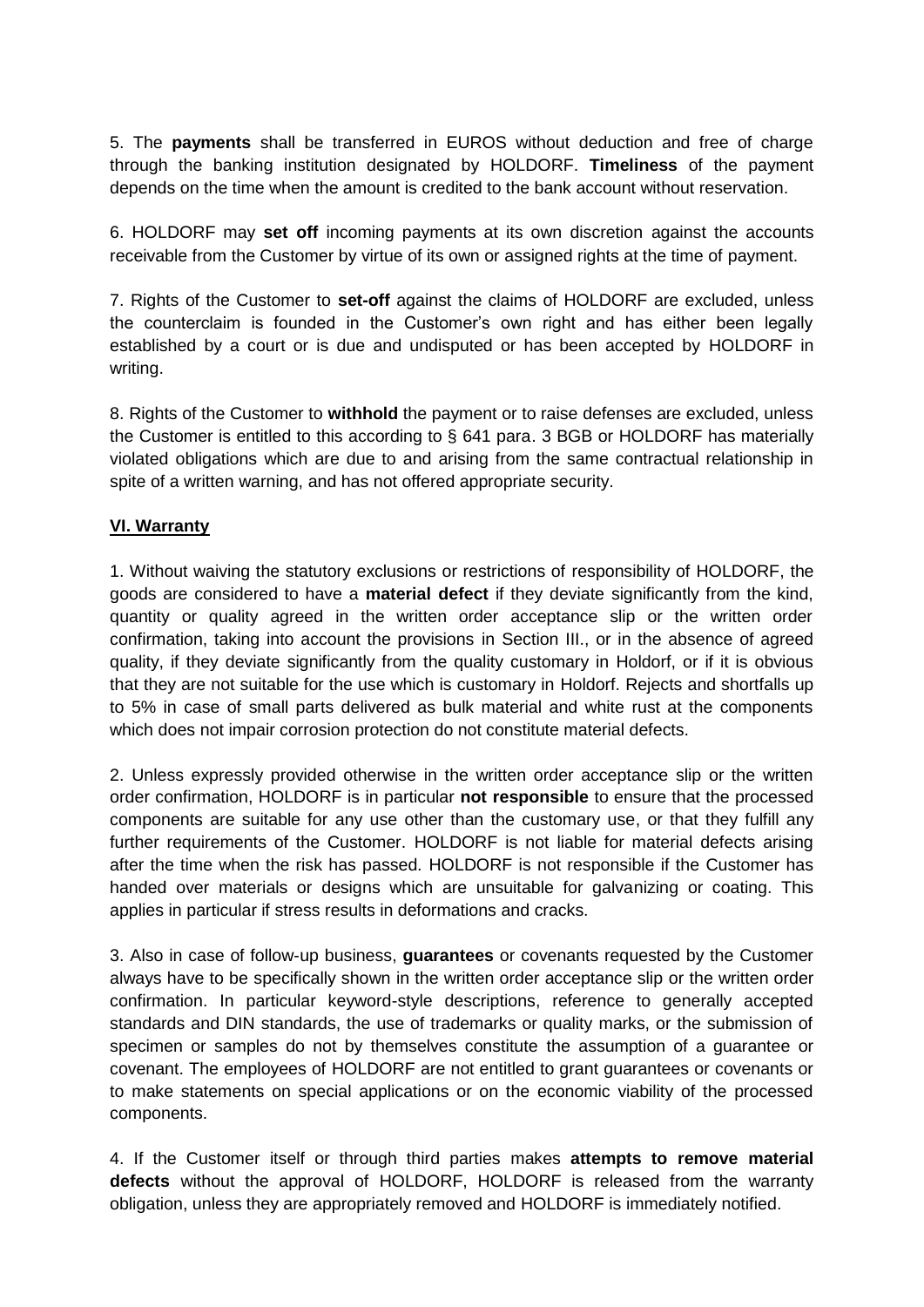5. The Customer shall **immediately** inspect each individual consignment in every respect for visible and typical quality, quantity and other kinds of deviations. Upon their **acceptance**, the components are considered approved. The installation or any other use of the components are considered acceptance. **Notices of defects** have to be made directly to HOLDORF immediately in writing and exactly stating their type and extent. The employees of HOLDORF are not entitled to accept notices of defects or issue warranty-related statements.

6. In case of justified complaints, the Customer may request **subsequent performance** from HOLDORF in accordance with the statutory provisions within a reasonable period after notification of a defect. Imperfections are post-processed with single-component zinc dust coating materials. HOLDORF is not obligated to pay the expenses incurred for subsequent performance, if they are increased because of relocation or other modifications of the components made after the notice of defects was sent. Shipping costs resulting from a return of a consignment are only at the expense of HOLDORF if HOLDORF has expressly requested the return.

7. In case that subsequent performance definitely fails, is impossible or is not performed within a reasonable time, the Customer is entitled according to the statutory provisions to **reduce** the compensation or **withdraw** from the contract after setting a period and notice of refusal within a preclusion period of four weeks after expiry of the deadline. Notwithstanding the Customer's legal remedies, HOLDORF is always entitled to improve faulty components.

8. Subject to any written confirmed covenants to the contrary, and subject to fraudulent concealment by HOLDORF, the Customer does **not have any further claims** for defects. Claims for damages according to the provisions in Section VIII. which are established by operation of law remain unaffected thereof.

9. Any claims of the Customer based on defects shall **fall under the statute of limitations** one year after commencement of the respective statutory limitation period. Claims for damages based on intent remain unaffected thereof.

#### **VII. Withdrawal**

1. In addition to the provisions in Section VI.-7., the **Customer is entitled** to withdraw from the contract, taking into account the relevant statutory provisions, if the services owed by HOLDORF have become impossible, HOLDORF is in delay with the performance of contractual principal obligations, or has otherwise breached duties established by this contract and HOLDORF is responsible for the delay or breach of duties according to Section VIII.-1.-b). In order for a delay to be considered to exist, it is always necessary without waiving any further statutory requirements also in case of a specified delivery timeframe, to submit a separate written request directly to HOLDORF after the due date, to perform the service within a reasonable time.

2. Without waiving any further statutory rights, **HOLDORF is entitled** to withdraw from the contract without compensation if the Customer objects to the application of these General Terms and Conditions for the Hot-Dip Galvanization of Components, if the opening of insolvency proceedings on the Customer's assets is applied for, if the Customer fails to fulfill material obligations owed to HOLDORF or third parties without stating a justifying cause, if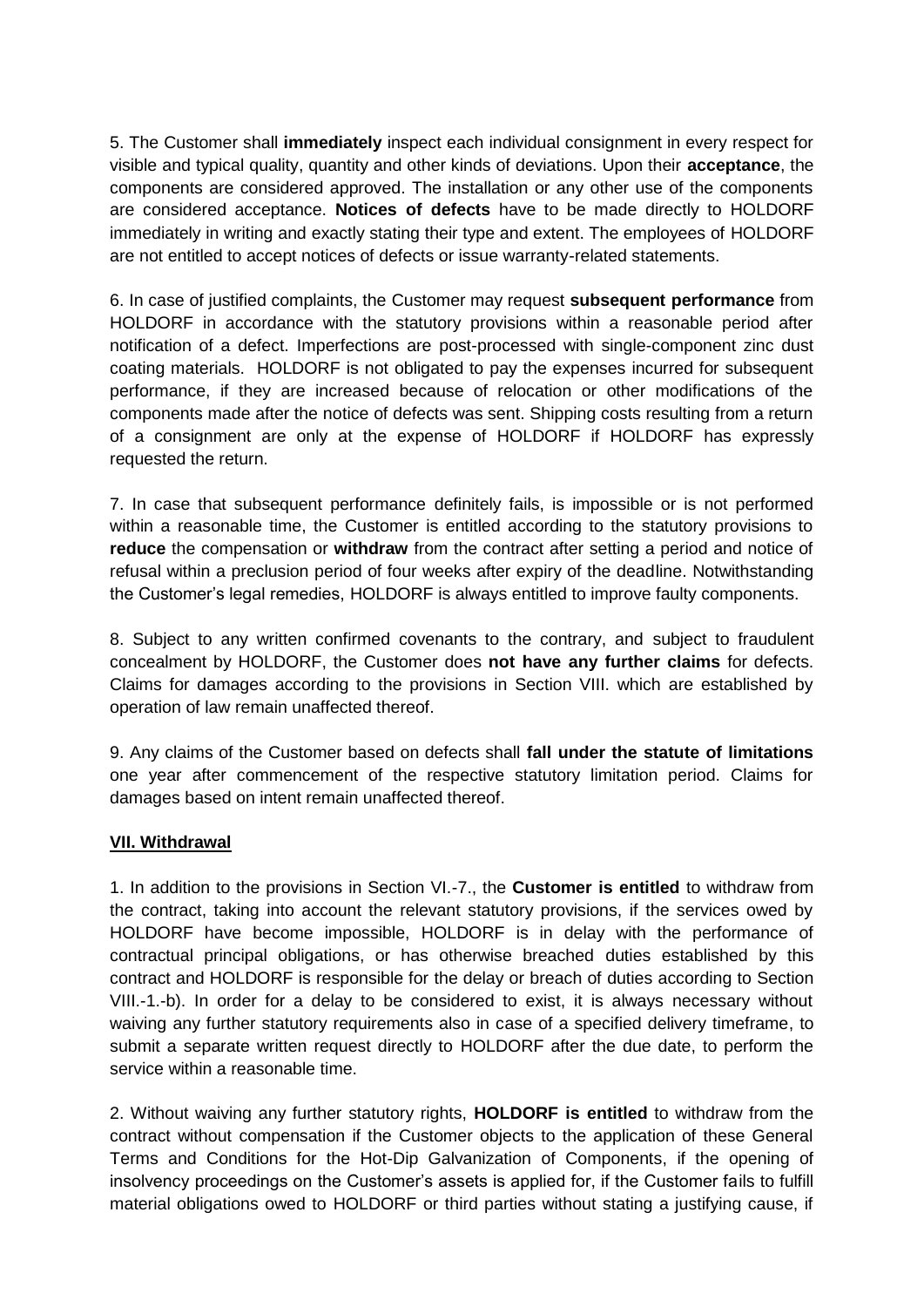the Customer provides inaccurate information on its creditworthiness, if HOLDORF without fault is not delivered itself properly or in due time, or if HOLDORF is no longer able to perform its service obligations for other causes with means which are acceptable taking into account its own interests and the justified interests of the Customer, which can be identified upon conclusion of the contract, and in particular the agreed consideration.

### **VIII. Damages**

1. Except for the liability under the Product Liability Act for damages resulting from the culpably injury of the life, body or health, **HOLDORF is obligated to pay damages** within the scope of this contract and outside the contract without waiving the statutory requirements only in accordance with the provisions below. These provisions shall also apply if any warranty obligations are violated and in case of default:

a) The Customer is primarily obligated in accordance with the provisions in Section III. to accept an offer for subsequent performance, and in accordance with the provisions in Section VI. to accept the **warranty-related remedies**, and may claim damages only for remaining disadvantages, but in no case instead of other legal remedies.

b) HOLDORF shall be liable only in case of culpable **breach** of material obligations and in case of intentional or grossly negligent breach of other **duties** owed to the Customer.

c) In case of liability, and taking into account the limits according to letter d), HOLDORF shall replace the proven **loss** of the Customer to the extent in which the loss was **foreseeable** for HOLDORF as a consequence of the breach of duty upon conclusion of the contract with regard to the occurrence and amount of the loss and could not have been avoided by the Customer. The Customer shall **inform** HOLDORF in writing before contract conclusion on any particular risks, risks of atypical losses and unusual amounts of loss.

d) **HOLDORF will not assume liability** for lost profit and non-material adverse effects. Apart from that, the **amount of compensation** based on default shall be limited to 0.5% for each completed week of default and a maximum of 5%, and based on other breaches of duty to 200% of the value of the services. This paragraph shall not apply to gross culpability of the bodies or executives.

e) Notwithstanding compliance with the statutory provisions and the provisions set forth in these General Terms and Conditions for the Hot-Dip Galvanization of Components, the Customer may only claim **compensation instead of performance** after having threatened HOLDORF with the refusal of accepting performance, and in the absence of performance having definitely refused performance to HOLDORF within a reasonable time after the threat of refusing acceptance.

f) The **limitation period** for contractual claims shall also apply to extra-contractual claims of the Customer against HOLDORF competing with contractual claims. Provided that HOLDORF is not liable on account of intent or the Customer's claim has not fallen under the statute of limitations before, taking legal action for damages is subject to a **preclusion period of 6 months**, commencing with the refusal of the payment of damages.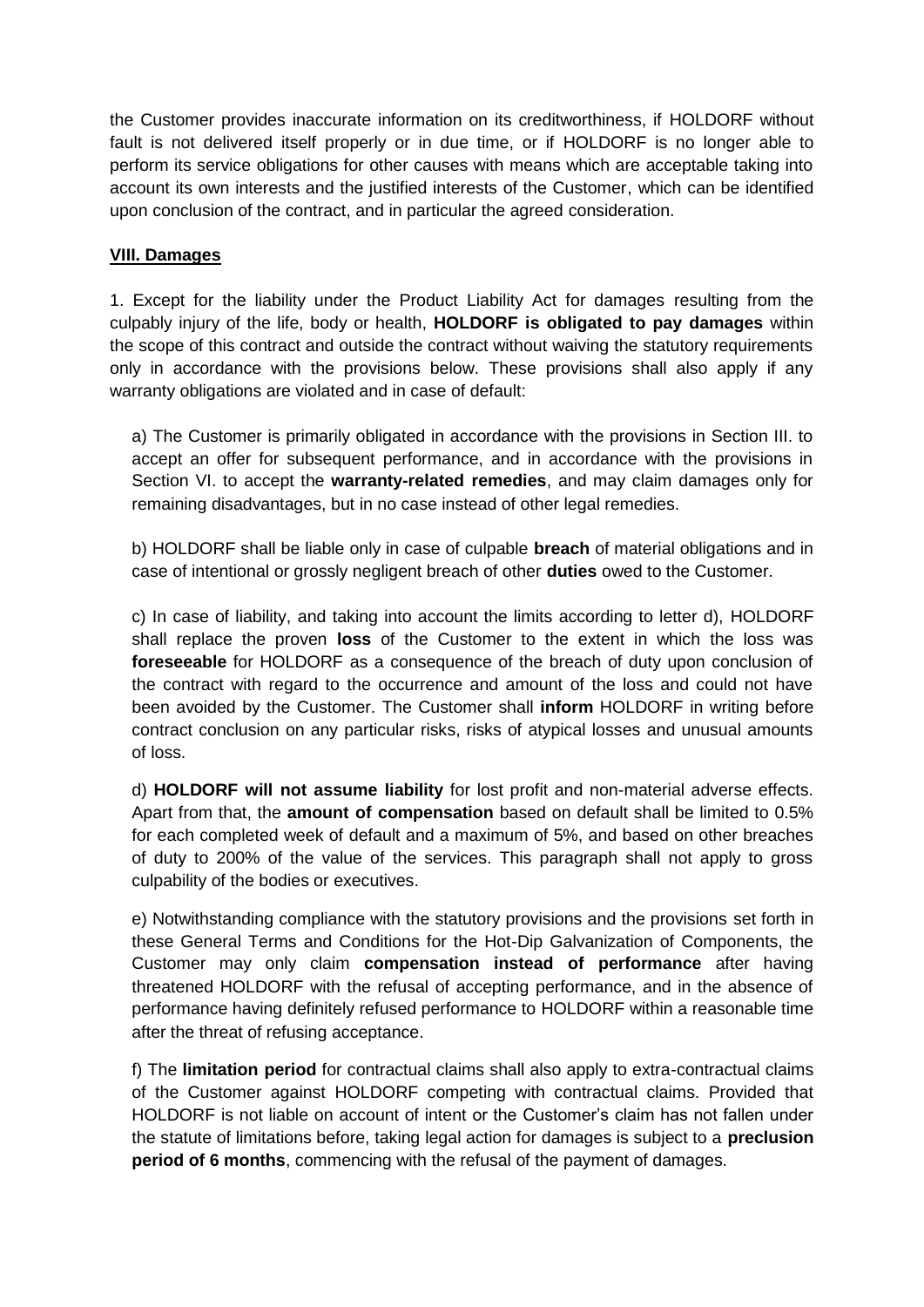g) The provisions above on the liability of HOLDORF shall also apply to statutory claims of the Customer for compensation of **wasted expenses** and for the **personal liability** of the employees, workers, staff, representatives and vicarious agents of HOLDORF.

2. Notwithstanding any further statutory or contractual claims of HOLDORF, the **Customer** is **obligated to pay damages** to HOLDORF as follows:

a) In case of **delayed receipt of payment**, the Customer shall reimburse the legal costs of judicial and extra-judicial litigation as well as interest of 8% above the base rate of the European Central Bank.

b) Subject to the Customer's proof that no damage or only considerably less damage was suffered, HOLDORF shall be entitled in case of **delayed acceptance** or in the case of a release order for delivery which was agreed upon but not made by the Customer after setting a reasonable grace period, to claim **damages at a flat rate** of 15% of the respective delivery amount without proof.

c) The Customer shall compensate HOLDORF for all damages including lost profit which were caused by the provision of materials which are **not suitable for galvanization** or designs which are **not appropriate for galvanization.**

# **IX. Contractor's lien and property pledged as collateral**

1. There is a **contractor's lien** on the components handed over to HOLDORF for processing, securing all claims of HOLDORF that may arise from the business relationship with the Customer.

2. If HOLDORF hands over the components to the Customer before all claims to HOLDORF are fully satisfied, **the Customer transfers ownership of the components to HOLDORF in order to secure** all claims arising from any kind of legal cause, including the principal and secondary claims of HOLDORF to the Customer that may become due in the future. In the case of current accounts, the respective balance is secured. The Customer shall keep the components safe for HOLDORF without compensation.

3. If the Customer only has a contingent right to the components, transfer of the property shall be replaced by **transfer of the contingent right**. The Customer grants HOLDORF with immediate effect the right to waive retention of title by satisfaction of the owner.

4. If the components are assigned to a third party as a security, the **Customer shall assign its claim for retransfer of ownership to HOLDORF**. This shall also apply to possible claims of the Customer arising from excessive security to owners on account of reservation of title and security. HOLDORF accepts such assignment.

5. The Customer is obligated to **insure** the components in regard to which ownership according to Section IX.-2. or the contingent right according to Section IX.-3. was transferred to HOLDORF by way of security, or in respect of which a claim for retransfer of ownership according to Section IX.-4. was assigned to HOLDORF, against theft, damage and destruction, and on RIETBERGWERKE's request to store the components separately or isolate them in a suitable manner at the Customer's own expense, and to take all measures which are necessary to **comprehensively safeguard the aforementioned rights or**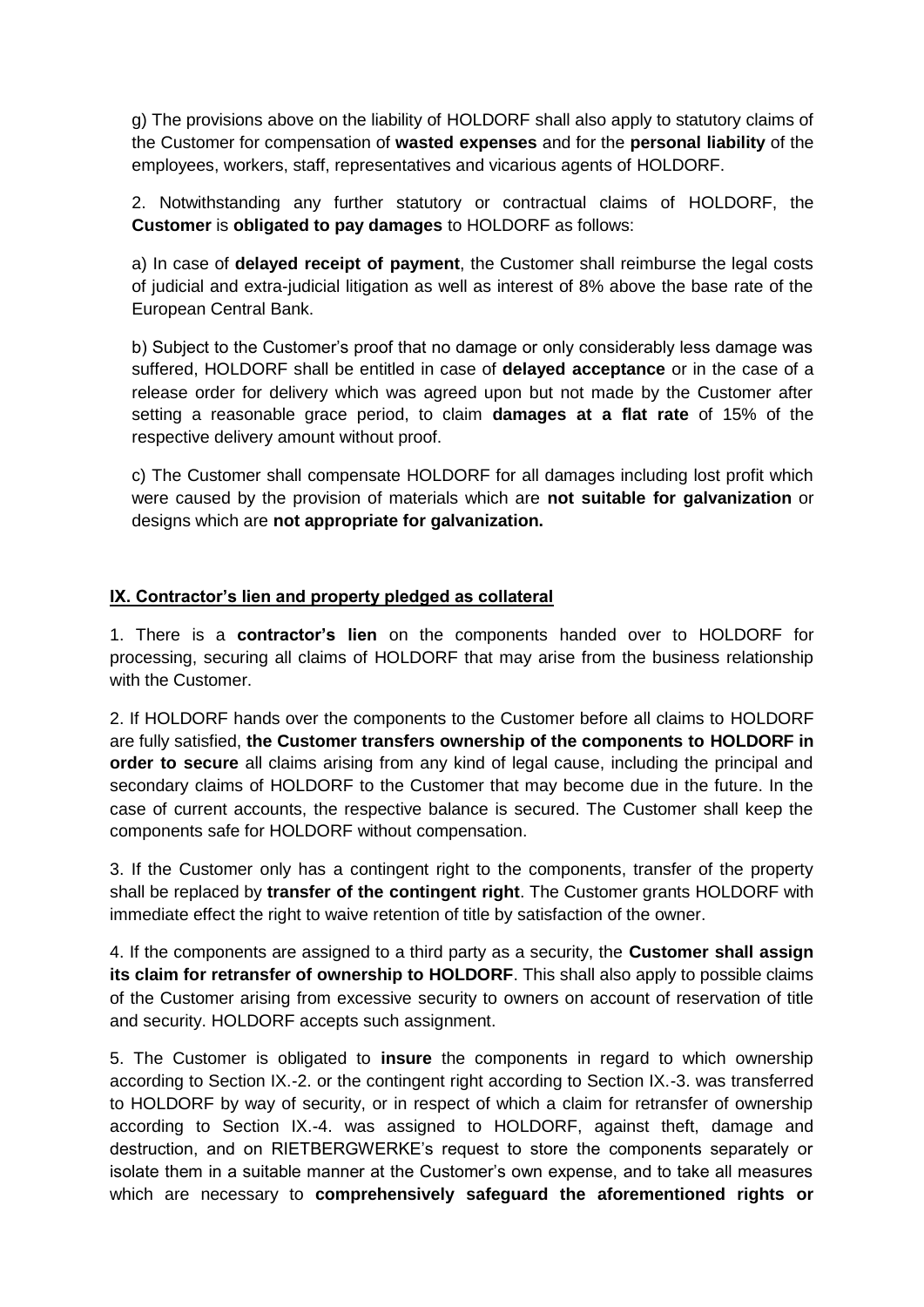**claims**. The Customer herewith irrevocably assigns the full amount of the claims against the insurances to HOLDORF by way of security, and HOLDORF accepts such assignment.

6. The Customer shall **inform** HOLDORF immediately in writing if claims or rights are asserted by a third party with regard to the components in regard to which ownership according to Section IX.-2. or the contingent right according to Section IX.-3. was transferred to HOLDORF by way of security, or in respect of which a claim for retransfer of ownership according to Section IX.-4. was assigned to HOLDORF, or with regard to the claims assigned to HOLDORF, and shall assist HOLDORF free of charge in the pursuit of its interests. If a **third party** acquires rights to the components, the claims of the Customer to the third party including all rights are herewith irrevocably assigned to HOLDORF by way of security, and HOLDORF accepts such assignment.

7. The Customer may **sell** the components in regard to which ownership according to Section IX.-2. or the contingent right according to Section IX.-3. was transferred to HOLDORF by way of security, or in respect of which a claim for retransfer of ownership according to Section IX.-4. was assigned to HOLDORF, within the scope of proper business management, and only under the condition that the Customer is not in default with its payments. The Customer is not entitled to any other disposals (e.g. transfer by way of security, pledging, etc.). The Customer herewith irrevocably assigns the full amount of **claims against its buyers** to which the Customer is entitled from the sale of the components, including all ancillary rights, by way of security to HOLDORF. If the Customer includes the claims arising from a sale into a **current account relationship** with its buyers, it herewith irrevocably assigns the full amount of the current account receivables after balancing by way of security to HOLDORF, and HOLDORF accepts the assignments.

8. The Customer remains entitled to **collect** the claims assigned to HOLDORF on **a trust basis** on behalf of HOLDORF, provided that it is not in delay with its payments. The Customer is not entitled to assign the claims to third parties. The Customer shall record any incoming payments separately and immediately pass them on to HOLDORF until the secured claims of HOLDORF are fully satisfied. If payment is effected by transfer to the Customer's credit institution, the Customer herewith irrevocably assigns the claims it is entitled to against its credit institution to HOLDORF. If the Customer receives **bills of exchange** to settle the claims against third parties, it herewith irrevocably assigns the claims it is entitled to against its credit institution in case of discounting the bill of exchange to HOLDORF.

9. The further **treatment and processing** of components which are not fully paid yet, in regard to which ownership according to Section IX.-2. or the contingent right according to Section IX.-3. was transferred to HOLDORF by way of security, or in respect of which a claim for retransfer of ownership according to Section IX.-4. was assigned to HOLDORF, shall be carried out on behalf of HOLDORF as the manufacturer as defined in § 950 BGB without any obligations arising for HOLDORF. In case of **combination or mixing** with other objects, HOLDORF shall be entitled to co-ownership in the new object in relation of the invoice amount of the components being subject to retention of title to the invoice amount of the other objects used. The combination with a **real estate** shall be only on a temporary basis. If the component is mixed, blended or combined with other objects in a manner so that the ownership of HOLDORF lapses by virtue of law, the Customer assigns its ownership or coownership rights to the new object to HOLDORF with immediate effect, and shall keep them in trust for HOLDORF free of charge.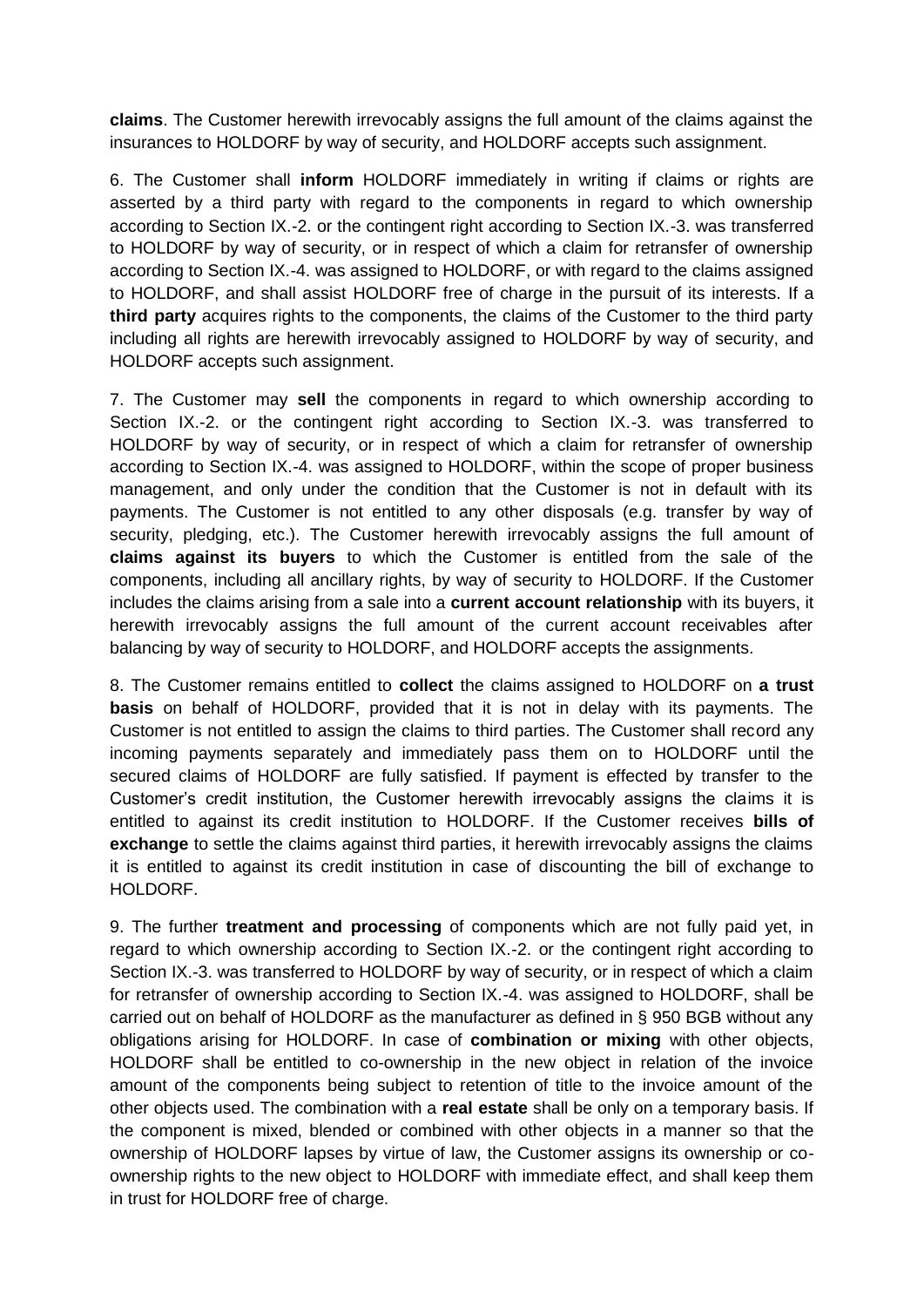10. The Customer shall inquire if necessary to what extent the components still serve to secure claims of HOLDORF. HOLDORF is not obligated to quantify the extent of the security interests upon any payments without being requested. If components which are not fully paid yet are still in the custody of the Customer, HOLDORF shall **release components** at the Customer's request, to the extent that the invoice value of the components exceeds the total amount of unsettled receivables by more than 20% and HOLDORF has no rights of separations with regard to the components. This applies accordingly to the extent that ownership transferred by way of security or the contingent right to components or the claim for retransfer has been replaced by claims against third parties, which are asserted by HOLDORF on its own behalf. Apart from that, HOLDORF shall release securities at the Customer's request, to the extent that the market value of the securities exceeds the total amount of the secured receivables by more than 50% plus value-added tax incurred at the time of utilization.

11. If any components which are not fully paid yet, in regard to which ownership according to Section IX.-2. or the contingent right according to Section IX.-3. was transferred to HOLDORF by way of security, or in respect of which a claim for retransfer of ownership according to Section IX.-4., are in the custody of the Customer and the opening of insolvency proceedings on the Customer's assets is applied for, or the Customer fails to fulfill its obligations owed to HOLDORF or third parties without stating a justifying cause, HOLDORF may **revoke the Customer's right to ownership** and demand the surrender of the components without cancellation of the contract. HOLDORF is not entitled to demand surrender if the insolvency administrator decides to perform the contract and the price of the goods has been paid.

12. In case of withdrawal from the contract, in particular for delayed payment of the Customer, HOLDORF is entitled to **sell** the components **in the open market** and satisfy its claims from the proceeds. Notwithstanding any other rights which HOLDORF is entitled to, the Customer is obligated to reimburse HOLDORF for the **expenses** of contract conclusion, for contract execution so far and dissolution of the contract, as well as the costs for the return of the components, and pay a **user charge** of 5% of the value of the components for each commenced month since the risk has passed.

# **X. Other provisions**

1. To comply with the **written form**, it is neither required to sign documents with one's own name nor with an electronic signature. Notifications by telex or e-mail comply with the written form as well as other forms of text, without it being required that the end of the statement is particularly identified as such.

2. HOLDORF shall **process the data** about the Customer obtained in connection with the business relationship as defined in the Federal Data Protection Act.

3. Without HOLDORF waiving any further rights, the Customer shall indemnify HOLDORF without restriction against all claims of third parties which are asserted against HOLDORF on the basis of **product liability** or other provisions, to the extent that the liability is based on circumstances which are established by the Customer or other third parties without the express written consent of HOLDORF, such as the presentation of the product. The exemption shall also include in particular the compensation of expenses incurred by HOLDORF, and shall be assured by the Customer waiving further preconditions or other